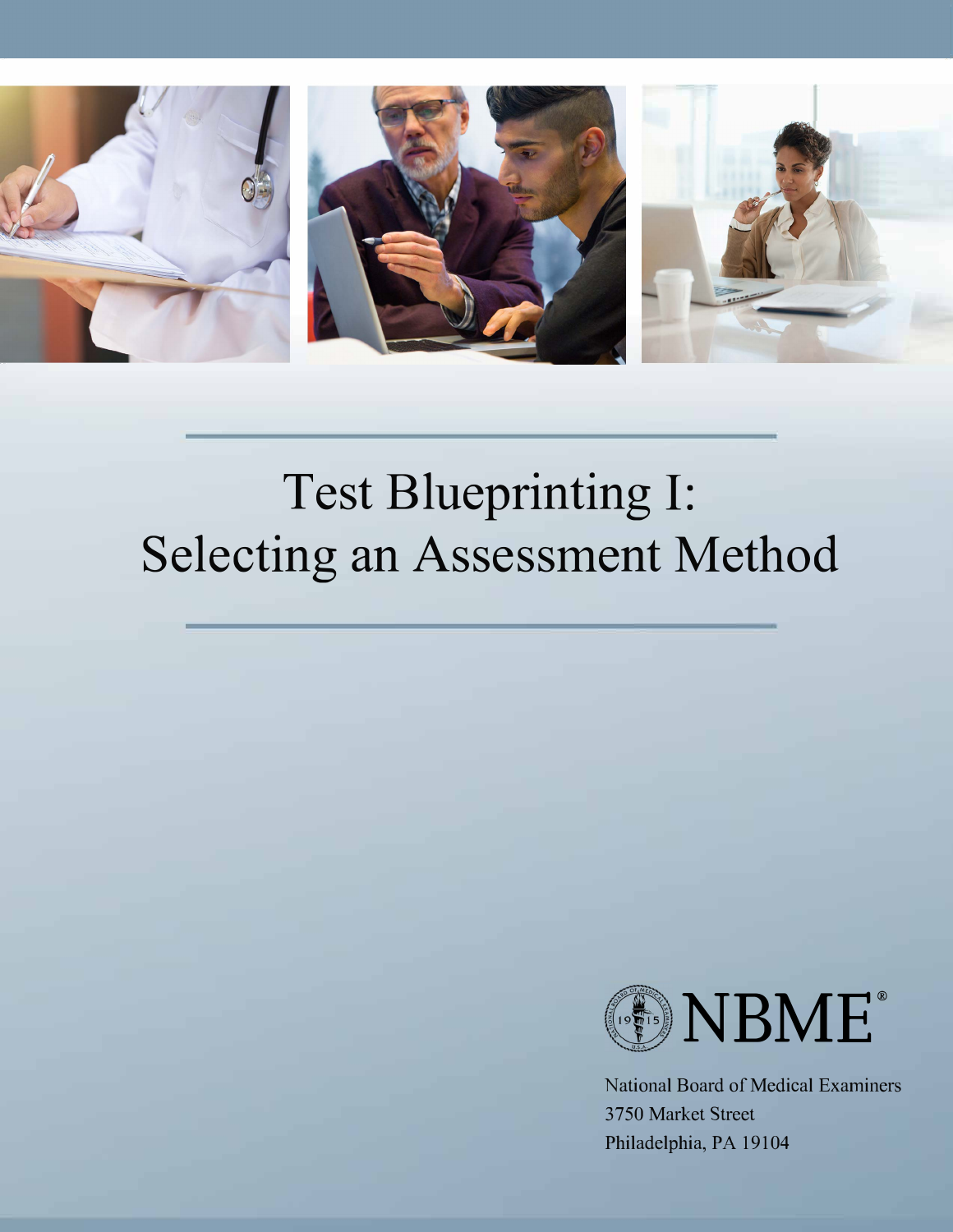# **Test Blueprinting I:**

## **Selecting an Assessment Method**

Copyright © 2019 National Board of Medical Examiners® (NBME®)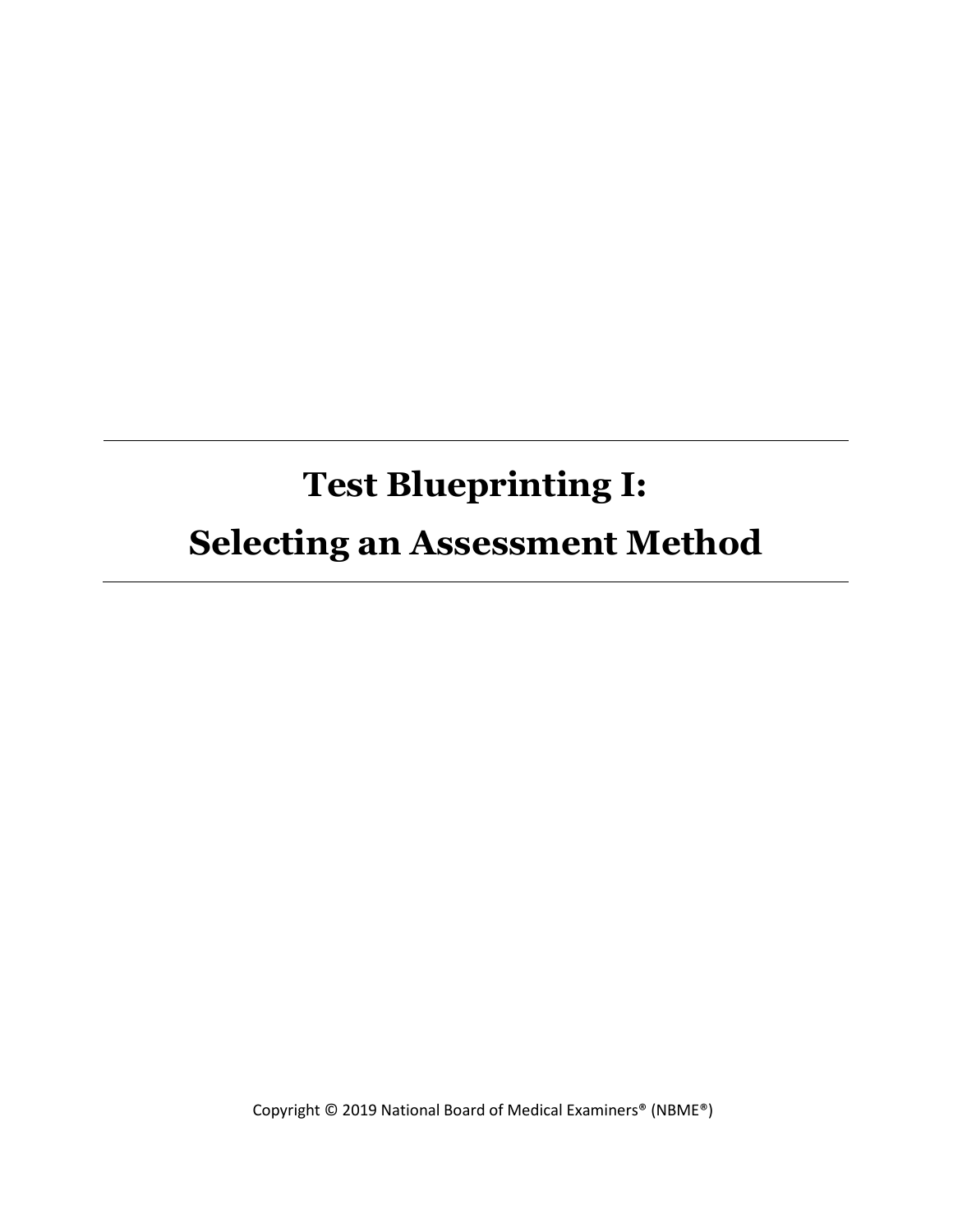#### **Test Blueprinting I: Selecting an Assessment Method**

\_\_\_\_\_\_\_\_\_\_\_\_\_\_\_\_\_\_\_\_\_\_\_\_\_\_\_\_\_\_\_\_\_\_\_\_\_\_\_\_\_\_\_\_\_\_\_\_\_\_\_\_\_\_\_\_\_\_\_\_\_\_\_\_\_\_\_\_\_\_\_\_\_\_\_\_\_\_\_\_\_\_\_\_\_

#### **Objectives**

By the end of this lesson, you should be able to:

- o Recognize the role of **learning objectives** in deciding what knowledge and skills to assess
- o Classify learning objectives according to **skill domain** (cognitive, affective, and psychomotor) and **level of learning** (recognition/recall or application/critical thinking)
- $\circ$  Consider a wide range of assessment methods and select a method that is optimal for the skill being assessed

#### **Introduction**

Consider yourself in the following scenario: You teach an introductory course in clinical diagnosis and want to ensure that your first-year students have mastered auscultation. The previous instructor for the course left you a bank of 70 multiple-choice questions (MCQs) and 20 short-answer questions on auscultation. How would you assess student mastery of auscultation? What assessment method would you use?

The choice of the optimal assessment method will depend on the type of knowledge or skill being assessed and the purpose of the assessment itself. **Factual knowledge** about auscultation might be effectively tested with MCQs or other written formats. But when it comes to assessment of the student's **procedural skills**, such as properly placing the stethoscope or accurately identifying aortic stenosis when heard, will a set of MCQs still be sufficient? Does this change if the exam has a passing standard and high stakes for the students who fail? In this lesson, you will learn to use a simple framework to ensure the method of assessment aligns with the type and purpose of the assessment.

#### **Role of Learning Objectives**

When developing an assessment, the first step is to identify what you want to assess; these are the **learning objectives** associated with the test. These are specific, detailed sets of knowledge and skills you expect students to know and be able to do after completing a course. Some examples of objectives that relate to cardiac auscultation are shown below, and you may be able to come up with others:

- List three causes of aortic stenosis.
- Offer to and properly drape a female patient prior to auscultation.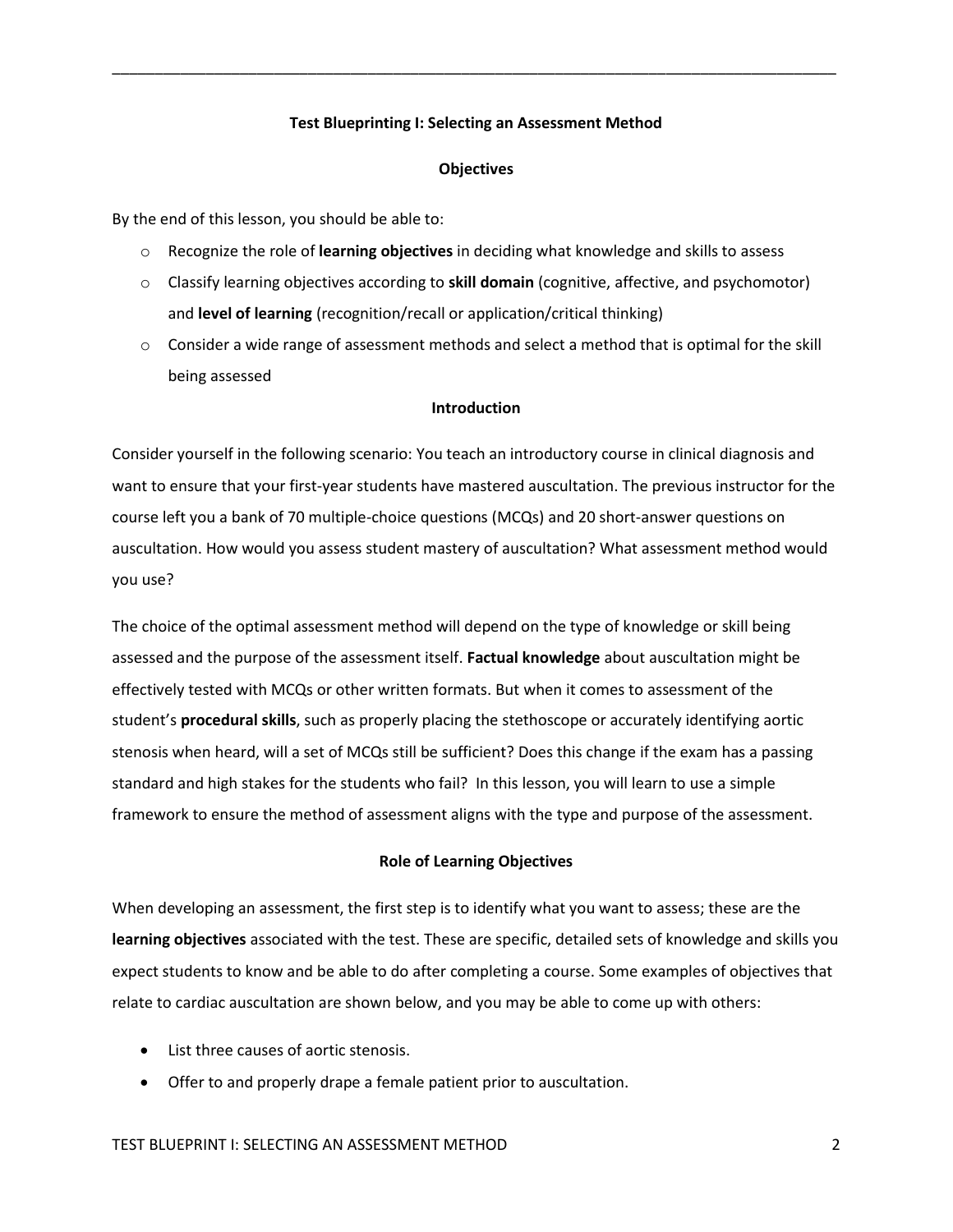Compare and contrast characteristics of a functional systolic murmur and a pathologic murmur.

\_\_\_\_\_\_\_\_\_\_\_\_\_\_\_\_\_\_\_\_\_\_\_\_\_\_\_\_\_\_\_\_\_\_\_\_\_\_\_\_\_\_\_\_\_\_\_\_\_\_\_\_\_\_\_\_\_\_\_\_\_\_\_\_\_\_\_\_\_\_\_\_\_\_\_\_\_\_\_\_\_\_\_\_\_

- Correctly identify common systolic murmurs on an audio recording.
- Explain the maneuver for differentiating aortic stenosis from hypertrophic obstructive cardiomyopathy.
- Perform the maneuver to differentiate aortic stenosis from hypertrophic obstructive cardiomyopathy.
- Select the most cost-effective method to evaluate a patient with a suspected heart murmur.
- Position the patient and transducer and perform an echocardiogram to visualize the aortic valve in the short axis view.

The skills described in the objectives are all important. However, keep in mind that these skills are fundamentally different from each other. Some require **knowing** while others require **doing**. Cognitive psychologists have come up with multiple frameworks for categorizing skills. You may have heard of Miller's Pyramid, which nicely separates the **knowing** from the **doing** (Miller, 1990). It consists of four stages: knows, knows how, shows, and does. This framework can serve as a useful method to develop and organize a list of learning objectives for a course.





Miller GE. The Assessment of Clinical Skills / Competence / Performance, Academic Medicine, 65:9, S63-S67.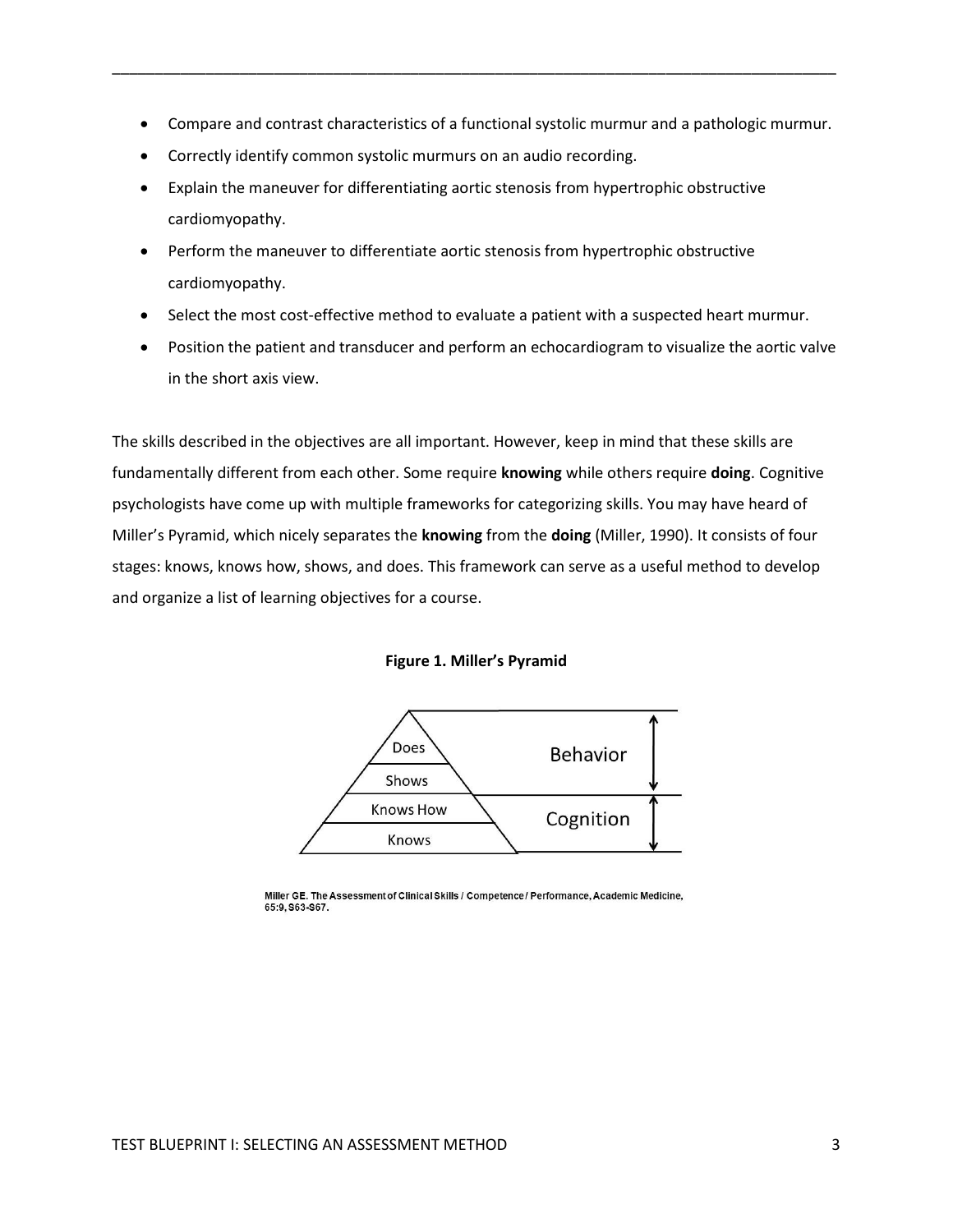Another useful framework is Bloom's Taxonomy (Bloom, 1956)*.* It comprises three skill domains:

\_\_\_\_\_\_\_\_\_\_\_\_\_\_\_\_\_\_\_\_\_\_\_\_\_\_\_\_\_\_\_\_\_\_\_\_\_\_\_\_\_\_\_\_\_\_\_\_\_\_\_\_\_\_\_\_\_\_\_\_\_\_\_\_\_\_\_\_\_\_\_\_\_\_\_\_\_\_\_\_\_\_\_\_\_

- **Cognitive**: knowledge and cognitive skills
- **Affective**: attitudes, feelings/emotions, and interpersonal skills
- **Psychomotor**: sensory perception and fine and gross motor skills

Some learning objectives may involve a single domain. For example, the learning objective of "Recognize that the Valsalva maneuver intensifies murmur associated with hypertrophic obstructive cardiomyopathy" is primarily cognitive. Other learning objectives may involve all three. For example, the learning objective of "Proper placement of the stethoscope requires knowing where to put it and why" covers knowing the placement (cognitive), asking permission from the patient (affective), and then actually placing it (psychomotor).

#### **Exercise: Objectives and Bloom's Taxonomy**

For each learning objective, indicate the domain in which it is **most** associated.

| <b>Learning Objective</b>                                 | Cognitive | <b>Affective</b> | Psychomotor |
|-----------------------------------------------------------|-----------|------------------|-------------|
| List three causes of aortic stenosis.                     |           |                  |             |
| Offer to and properly drape a female patient prior to     |           |                  |             |
| auscultation.                                             |           |                  |             |
| Correctly identify common systolic murmurs on an audio    |           |                  |             |
| recording.                                                |           |                  |             |
| Explain the maneuver for differentiating aortic stenosis  |           |                  |             |
| from hypertrophic obstructive cardiomyopathy.             |           |                  |             |
| Perform the maneuver to differentiate aortic stenosis     |           |                  |             |
| from hypertrophic obstructive cardiomyopathy.             |           |                  |             |
| Position the patient and transducer, and perform an       |           |                  |             |
| echocardiogram to visualize the aortic valve in the short |           |                  |             |
| axis view.                                                |           |                  |             |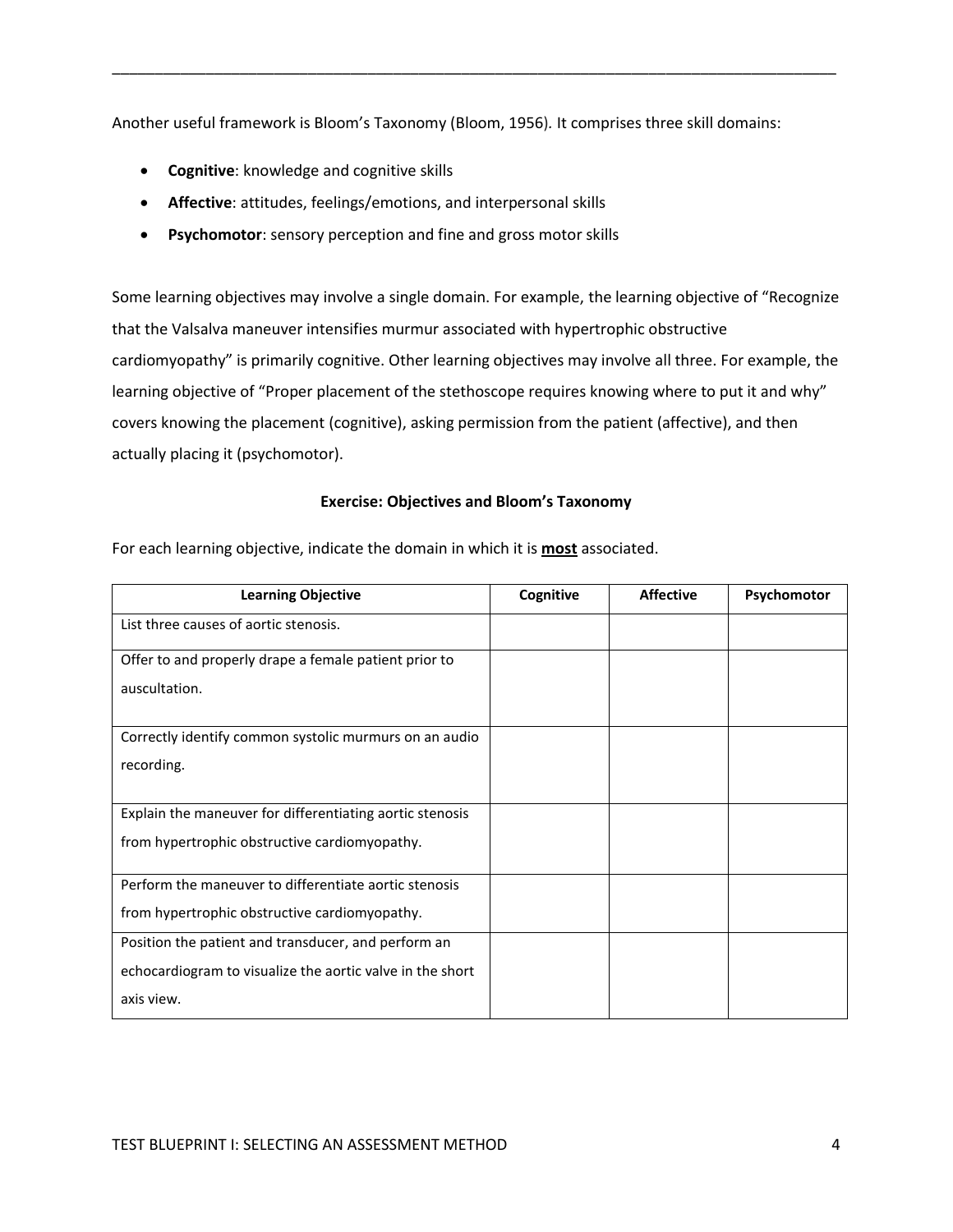#### **Exercise: Learning Objectives and Bloom's Taxonomy—Cognitive Domain**

\_\_\_\_\_\_\_\_\_\_\_\_\_\_\_\_\_\_\_\_\_\_\_\_\_\_\_\_\_\_\_\_\_\_\_\_\_\_\_\_\_\_\_\_\_\_\_\_\_\_\_\_\_\_\_\_\_\_\_\_\_\_\_\_\_\_\_\_\_\_\_\_\_\_\_\_\_\_\_\_\_\_\_\_\_

Because so much of medicine—and so much of assessment—involves the cognitive domain, let's explore that further. Bloom proposed six levels within the cognitive domain, where each successive level implies greater depth of learning. These levels are Knowledge, Comprehension, Application, Analysis, Synthesis, and Evaluation. These levels were later updated using new terms and a slightly revised order (Anderson, Krathwohl, Airasian, Cruikshank, Mayer, Pintrich, Raths, & Wittrock, 2000); these are Remembering, Understanding, Applying, Analyzing, Evaluating, and Creating. For most assessment purposes, the lowest two levels (Knowledge/Comprehension or Remembering/Understanding) can be grouped together as a general "Recognition and Recall" set of tasks, and the remaining four can be grouped together as "Application and Critical Thinking."

| <b>Learning Objective</b>                               | <b>Recognition and Recall</b> | <b>Application and Critical</b> |
|---------------------------------------------------------|-------------------------------|---------------------------------|
|                                                         |                               | <b>Thinking</b>                 |
| List three causes of aortic stenosis.                   |                               |                                 |
| Correctly identify common systolic murmurs on an audio  |                               |                                 |
| recording.                                              |                               |                                 |
| Select the most cost-effective method to evaluate a     |                               |                                 |
| patient with a suspected heart murmur.                  |                               |                                 |
| Recognize that the P wave represents atrial             |                               |                                 |
| depolarization.                                         |                               |                                 |
| List the five stages of the cardiac cycle.              |                               |                                 |
| Explain the position of the AV and semilunar valves at  |                               |                                 |
| each stage of the cardiac cycle, the status of the      |                               |                                 |
| ventricles and atria, the pressure differences, and the |                               |                                 |
| sounds heard.                                           |                               |                                 |

For each learning objective, indicate the group in which you think it is **most** associated.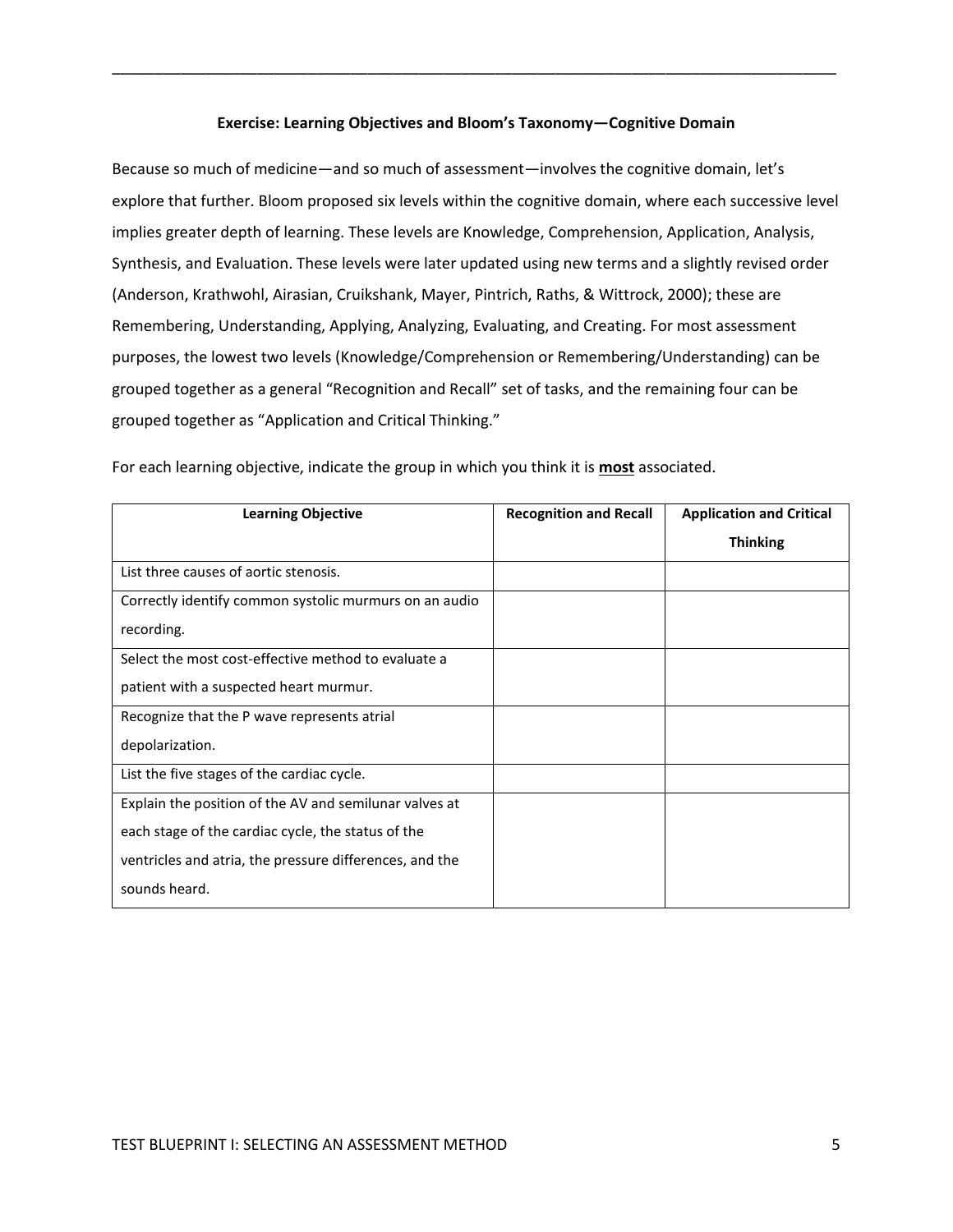#### **Assessment Methods**

\_\_\_\_\_\_\_\_\_\_\_\_\_\_\_\_\_\_\_\_\_\_\_\_\_\_\_\_\_\_\_\_\_\_\_\_\_\_\_\_\_\_\_\_\_\_\_\_\_\_\_\_\_\_\_\_\_\_\_\_\_\_\_\_\_\_\_\_\_\_\_\_\_\_\_\_\_\_\_\_\_\_\_\_\_

So far in this lesson, the focus has been on the **purpose** of assessment and identifying what skills you want to assess. However, there are many different methods of assessment, for example:

- o MCQs
- o Short Answer
- o Essay Exam
- o Objectives Structured Clinical Examination (OSCE)
- o Standardized Patient
- o Mini-Clinical Evaluation Exercise (Min-CEX)
- o Oral Exam
- o Case-Based Discussion
- o Chart Stimulated Recall
- o Portfolios
- o Chart Audit
- o Simulators (Harvey, SimMan)
- o Patient Surveys
- o 360-degree Feedback
- o Direct Observation

The following graphic shows some of these methods ordered on the continua of fidelity (how similar the assessment format is to the actual work-related task) and reliability (how replicable the test scores are across assessments).

#### **Figure 2. Continuum of Some Assessment Methods.**

### **Continuum of Some Assessment Methods**

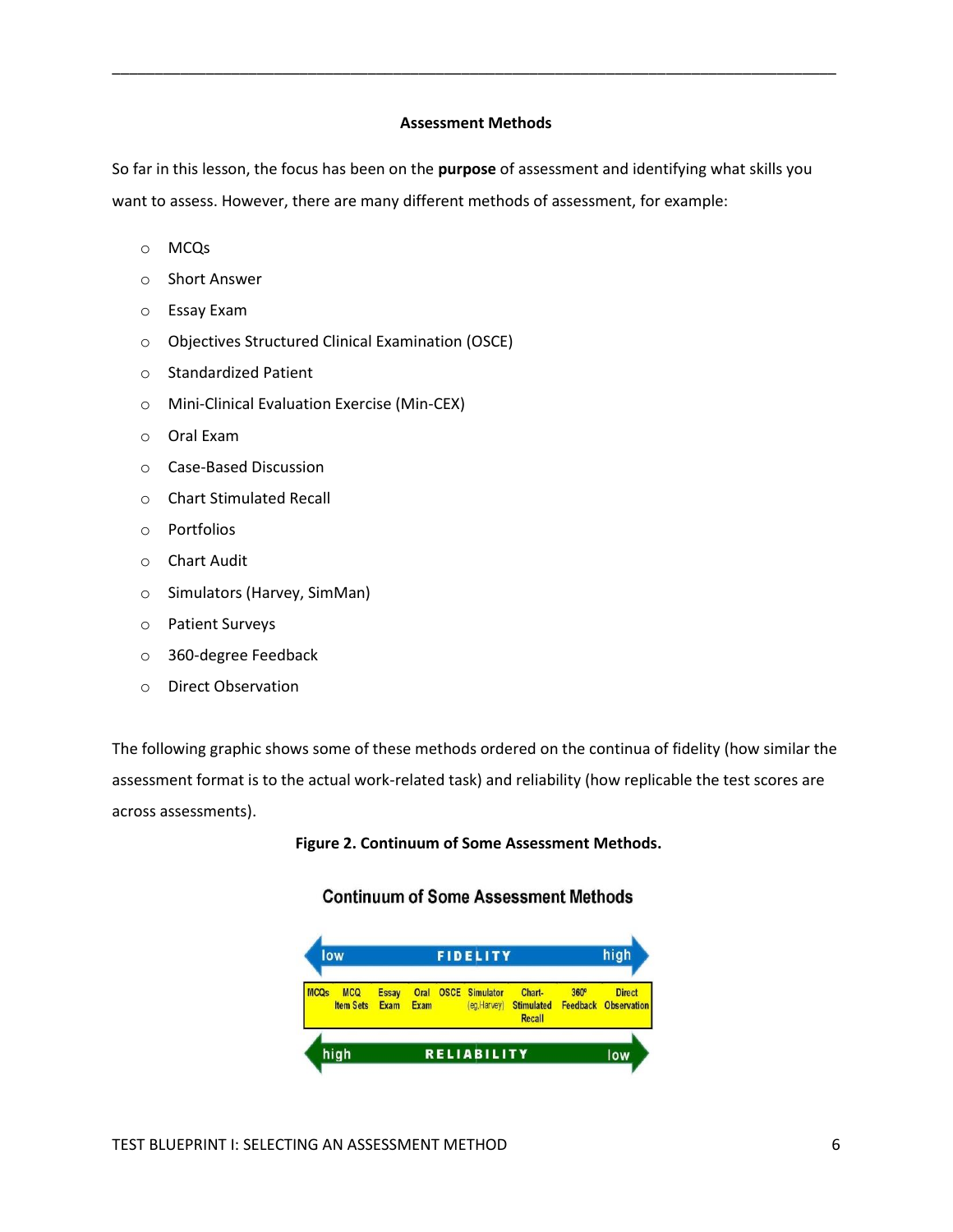There are a number of differences between the assessment methods as we move along the continuum:

\_\_\_\_\_\_\_\_\_\_\_\_\_\_\_\_\_\_\_\_\_\_\_\_\_\_\_\_\_\_\_\_\_\_\_\_\_\_\_\_\_\_\_\_\_\_\_\_\_\_\_\_\_\_\_\_\_\_\_\_\_\_\_\_\_\_\_\_\_\_\_\_\_\_\_\_\_\_\_\_\_\_\_\_\_

- 1. The methods on the left better assess **knowing**, while the methods on the right better assess **doing**.
- 2. The methods toward the left tend to be quick and efficient to develop and score, while the methods toward the right tend to be more costly and/or time-consuming.
- 3. The methods toward the right are more realistic, because they reproduce the natural environment with greater **fidelity** and are more likely to elicit the clinical skills of most interest for assessment. Unfortunately, this fidelity comes with a trade-off, as these also tend to produce **less reliable** scores.

The continuum of assessment methods can also be grouped into three broad categories:

- **Written exams**: for example, MCQs, essays
- **Simulations**: for example, standardized patients, OSCEs, and oral exams (these methods simulate the cognitive, affective, or psychomotor skills required in the practice setting)
- **Workplace assessments**: for example, 360-degree feedback (evaluations that take place during actual practice)

#### **Putting It All Together**

When developing an assessment method for a given skill or set of knowledge, the purpose of the test and the type of skills to be assessed are the two most important factors. The method should follow naturally from these aspects of the assessment. The following table summarizes some topics from this lesson and provides a guide for selecting an assessment method appropriate to a particular skill. It identifies the skills that can be assessed by several different methods and lists the strengths and limitations of each method.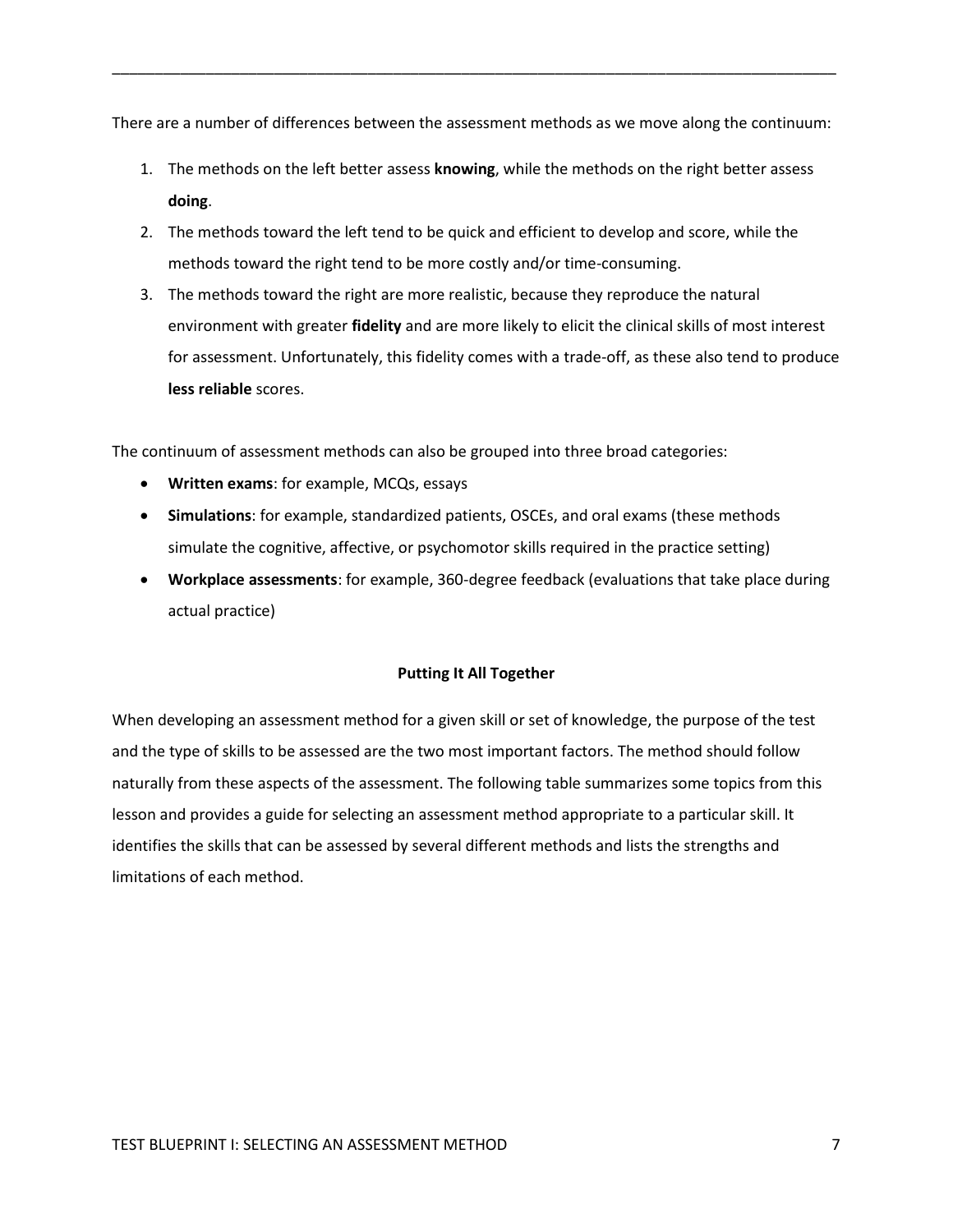|               | Assessment Method*                                                                                                                                                                                                                                     | <b>Skill Domain</b>                                                                                                                                                                                                                                                                                                                      | Advantages                                                                                                                                                                                           | <b>Disadvantages</b>                                                                                                                                                                                                                                               |
|---------------|--------------------------------------------------------------------------------------------------------------------------------------------------------------------------------------------------------------------------------------------------------|------------------------------------------------------------------------------------------------------------------------------------------------------------------------------------------------------------------------------------------------------------------------------------------------------------------------------------------|------------------------------------------------------------------------------------------------------------------------------------------------------------------------------------------------------|--------------------------------------------------------------------------------------------------------------------------------------------------------------------------------------------------------------------------------------------------------------------|
|               | Multiple-Choice Questions<br>(MCQs)<br>• Standard MCQs; true-false;<br>extended matching<br>Clinical vignettes; case<br>studies; item sets; SJT -<br>situation judgment test<br>Other "selected response"<br>formats                                   | Cognitive: Yes. Recognition of<br>concepts; application of<br>knowledge and critical thinking;<br>cognitive procedural skills (e.g.,<br>computation skill).<br>Affective: Partial. Knowledge of<br>how to respond or appropriate<br>steps to take.<br>Psychomotor: No. Can only<br>assess knowledge of<br>procedures and related skills. | Ease of development; cost-<br>effective<br>Objective scoring; highly<br>reliable scores<br>Broad content coverage;<br>efficient; test many topics in<br>little time                                  | Limited to cognitive domain<br>Recognition and memory<br>emphasized<br>Encourage "MCQ study habits"<br>Irrelevant skills (e.g., reading<br>speed, testwiseness)                                                                                                    |
| Written Tests | Short Answer / Essay<br>• Stand-alone questions and<br>clinical vignettes; case<br>studies and item sets<br>Computerized and other low<br>fidelity )text-based)<br>simulations                                                                         | Same as MCQs, plus: depth of<br>knowledge; critical thinking;<br>organization and writing skills.                                                                                                                                                                                                                                        | Assesses recall (not just<br>recognition); gets at critical<br>thinking skills<br>Moderate reliability if detailed<br>scoring rubrics or multiple<br>items/graders are used                          | Subjective scoring; lower<br>reliability<br>Limited content coverage in a<br>given time period; case<br>specificity<br>Time and effort to develop<br>scoring rubrics and grade<br>exams<br>Irrelevant skills (e.g. writing<br>ability)                             |
| Simulations   | Oral exam<br>Case-Based Discussion: Chart-<br><b>Stimulated Recall</b><br>OSCE; Standard Patients (SPs)<br><b>Medical Patient Simulators</b><br>Mini-CEX (mini clinical<br>evaluation exercise)<br>MMI (multiple mini interview)                       | Cognitive: Yes. Depending on<br>the method and focus of<br>assessment, can get at critical<br>thinking (clinical reasoning).<br>Affective: Yes. Including<br>communication and teamwork<br>skills, depending on assessment<br>materials.<br>Psychomotor: Yes. Skills<br>assessed depend on<br>assessment materials.                      | Relevance to practice<br>Can adapt questions according<br>to examinee performance<br>Moderate reliability if detailed<br>scoring rubrics or multiple<br>sessions/graders are used                    | Subjective grading; limited<br>reliability<br>Limited content coverage in a<br>given time period; case<br>specificity<br>Rater training usually required<br>Irrelevant skills (e.g.<br>personality)<br>Assesses best, not typical,<br>performance; can "fake good" |
| Workplace     | Chart Review, Practice Audits<br>360° (Multisource) Feedback<br><b>Patient Surveys</b><br>Direct Observation of Clinical<br><b>Skills</b><br>• DOPS - direct observation of<br>procedural skills<br>CWS - clinical work sampling<br>Other<br>$\bullet$ | Cognitive: Limited. May not<br>have context needed to ask<br>probing questions.<br>Affective: Yes. Skills assessed<br>depend on assessment<br>materials.<br>Psychomotor: Yes. Skills<br>assessed depend on<br>assessment materials.                                                                                                      | Practice-related<br>Relatively efficient and low cost<br>Rating forms easy to develop<br>Best for assessing routine or<br>typical performance.<br>Comprehensive if multiple<br>observations obtained | Subjective ratings; low<br>reliability<br>Limited assessment of cognitive<br>skills.<br>Irrelevant skills (e.g.<br>personality, other) may<br>influence ratings<br>Multiple raters; training<br>required                                                           |

### **Table 1. Assessment Formats: Matching Method with Skill Domain.**

\_\_\_\_\_\_\_\_\_\_\_\_\_\_\_\_\_\_\_\_\_\_\_\_\_\_\_\_\_\_\_\_\_\_\_\_\_\_\_\_\_\_\_\_\_\_\_\_\_\_\_\_\_\_\_\_\_\_\_\_\_\_\_\_\_\_\_\_\_\_\_\_\_\_\_\_\_\_\_\_\_\_\_\_\_

**\*The arrangement of methods is somewhat arbitrary, and some methods could fall under both Simulations and Workplace. The general idea is that from top to bottom the assessment methods tend to increase in realism and naturalistic context, while decreasing in standardization and reliability.**